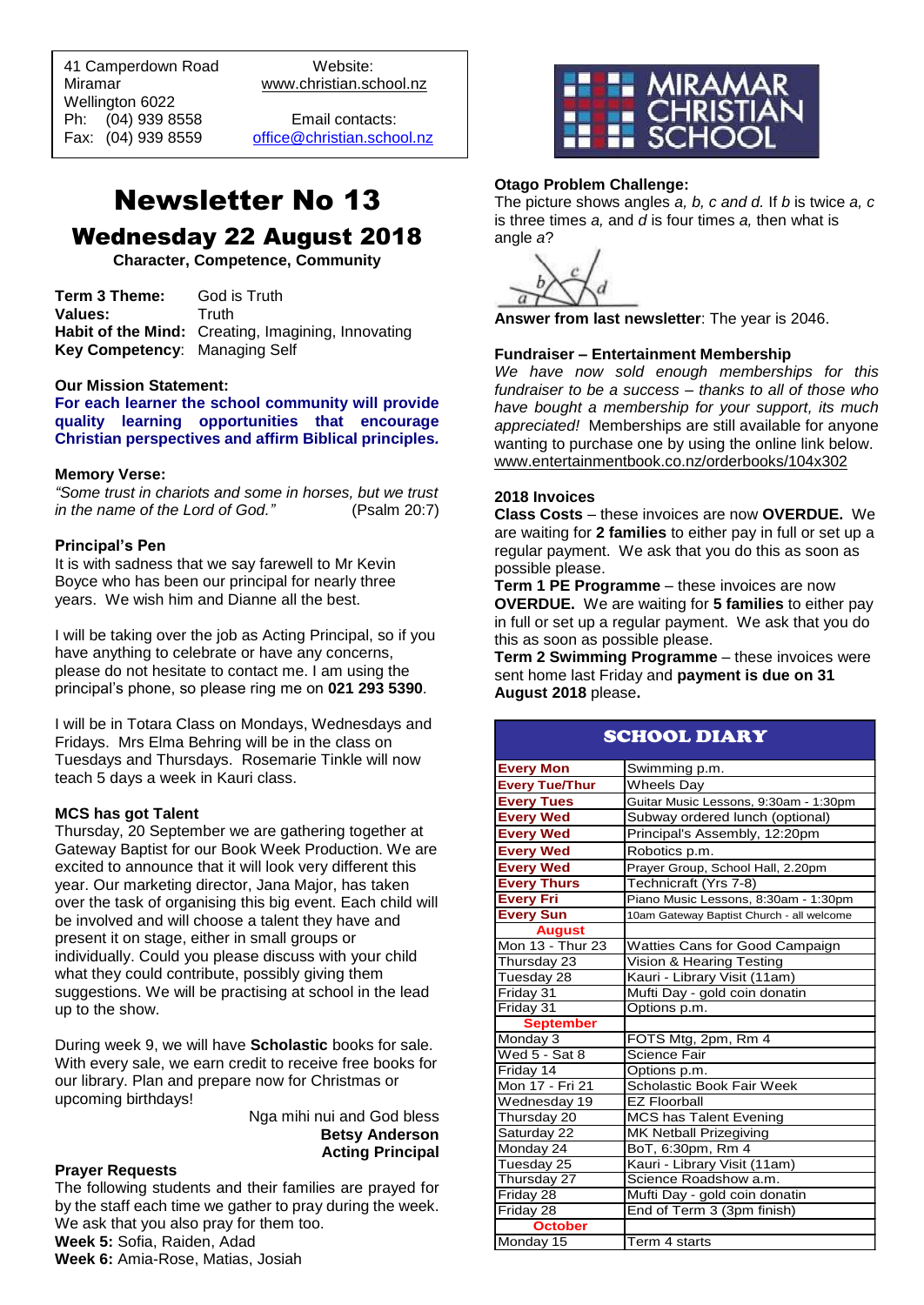





Genery Higher Chash, 23 Park 94, Missour | provinting at 1 series approvinting for the 369 RS25 (2020)

#### **Growing great marriages & relationships** with John and Naomi Cowan

Relationships are one of the most important investments you can make in life. If you get them right, it will affect every other area of your life in a positive way. This workshop offers practical ideas to make your relationship stronger and happier, including tips to get unstuck and work through the difficult times. **When:** Sunday 30 September

**Where:** Wgtn South Baptist, 284 The Parade, Island Bay

**Time:** Doors open 7pm, 7:30-9pm John & Naomi's presentation

**Cost:** \$10 per person (light supper provided) Tickets available through the Parenting Place website (parentingplace.nz) or phone 021 487 028 or email [amber.parrystrong@gmail.com](mailto:amber.parrystrong@gmail.com)

#### **After School Caregiver Required**

Reliable high school/uni student wanted to support after school care for two kids under 6. Grandparents would love your help with routines including bath times. Rate \$15-20 per hour with negotiation. For more information please contact Anna Abernethy 021 214 9580

#### **St John Youth Programme**

St John Youth is New Zealand's leading youth programme for young people from 6 to 18 years. Our programmes focus on teaching young people first aid, health care, leadership and life skills – all in a fun and engaging environment that encourages growth and discovery. Activities are designed to cater for different needs and abilities to open opportunities to all young people.

How does it work? Youth members meet once a week during the school term at the local division. Every division has a unique programme to suit your needs and interests – so there is a lot of variety. **Strathmore Division:** Meet on a **Monday night** at the **Strathmore Community Centre** from **6:30pm – 8pm**. Email [lynne.bremner@stjohn.org.nz](mailto:lynne.bremner@stjohn.org.nz) for more information.

**0800 What's Up?** No problem is too big … or too small. FREE helpline for 5-18 year olds. Phone and Web Chat counselling. Call 0800 WHATSUP (0800 942 8787) Mobile or landline: Monday to Friday 12pm-11pm, or Saturday and Sunday 3pm-11pm. What's Up Web Chat: [www.whatsup.co.nz](http://www.whatsup.co.nz/) Monday to Sunday 5pm-10pm.

#### **Bus Network Public Meetings**

Eastern Ward City Councillors would like to make sure people are aware that there are two public meetings planned in the eastern suburbs to discuss the new bus network:

- Sun 26 Aug 3pm-5pm St Patrick's College, Kilbirnie
- Thurs 6 Sept 7:30pm-9:30pm Gateway Baptist Church, Miramar

The meetings are organised and co-hosted by the local Members of Parliament and Greater Wellington Regional (GWRC) Councillors.

Wellington City Ward Councillors will also attend to support the community.

These meetings are part of series of public meetings held around the city, and are the direct channel for the communities to:

- Provide feedback to GWRC and Metlink on the new bus network.
- Hear from GWRC Councillors on how the network is performing and their solutions going forward.

#### **Miramar Softball Club**

Summer is nearly here and we are holding two Junior Registration Days – Friday 31 August from 4pm – 6pm and Saturday 1 September 2018 from 12.30pm – 3pm at the Miramar Softball Clubrooms, Polo Grounds, from if you are unable to make in please register online through our website

[http://www.sporty.co.nz/miramarsoftball/Online-](http://www.sporty.co.nz/miramarsoftball/Online-Registration-Form)

[Registration-Form.](http://www.sporty.co.nz/miramarsoftball/Online-Registration-Form) If you have any enquiries, please email: [miramarjuniors@gmail.com](mailto:miramarjuniors@gmail.com) or contact Natalie Lundon 021 889 383.

#### **Saturday & After School Computer Classes**

For ages 5 – 15 in Minecraft, Learn to Code in Scratch, Python or Java, Create 3D Games, Web Design, Animation, Video Editing or Build a PC and if young the Discovery Computer Class. For further information call 499-2211 or visit [www.grandtraining.co.nz.](http://www.grandtraining.co.nz/)